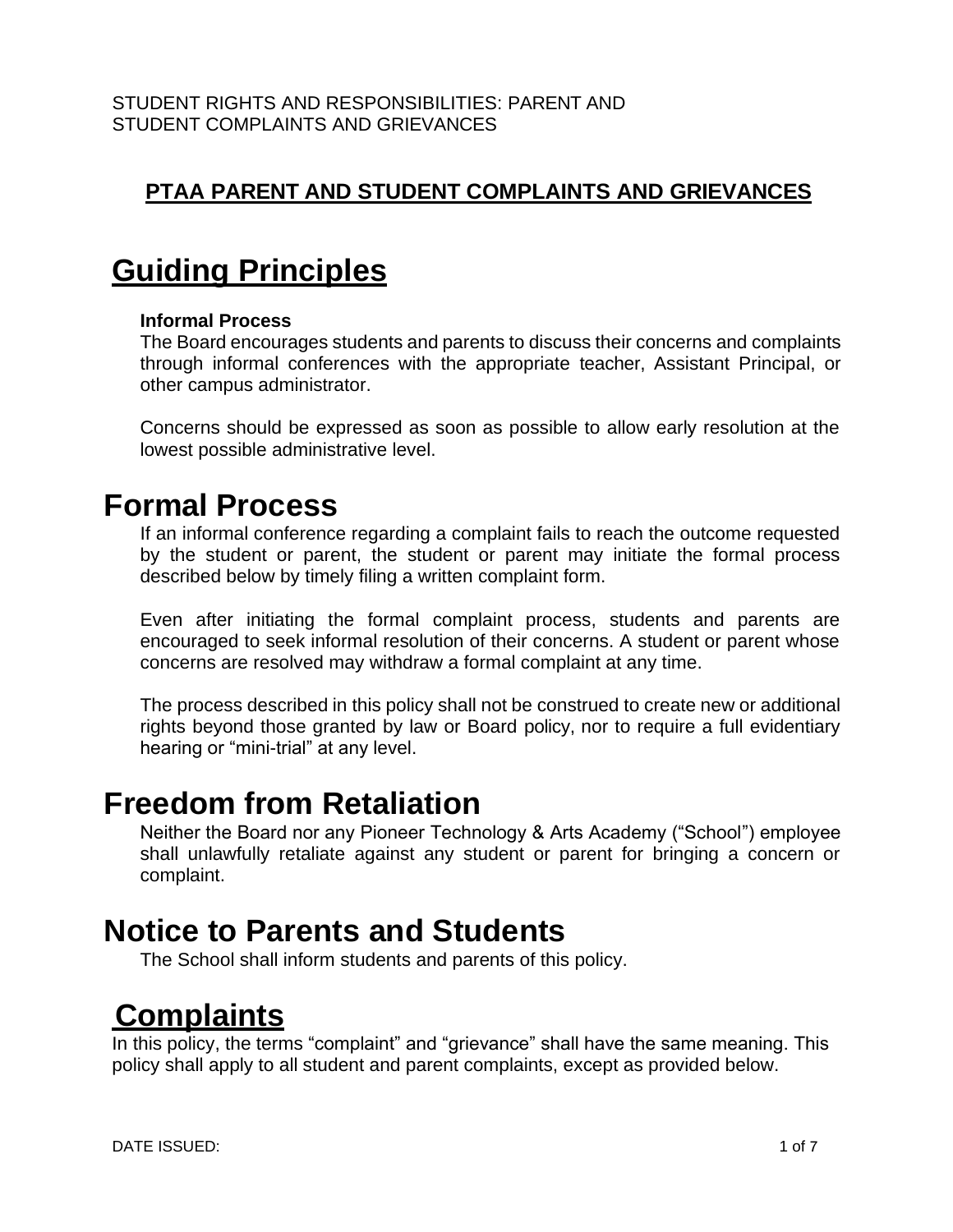## **General Provisions**

### **Filing**

Student and/or parental complaints shall be submitted in writing on a form provided by the School. Copies of documents that support the complaint shall be attached to the complaint form or presented at the Level One conference. After the Level One conference, no new documents may be submitted unless their existence was unknown to the complainant before the Level One conference. A complaint that is incomplete may be dismissed.

For purposes of this policy, "days" shall mean calendar days and announcement of a decision in the student's or parent's presence shall constitute communication of the decision.

### **Level One**

The student or parent shall request in writing a conference with the appropriate Campus Principal or Designeewithin three days from the time the event(s) causing the complaint were or should have been known. Following a conference, the appropriate Assistant Principal shall have seven days to respond. Attached Exhibit A

### **Level Two**

If the student or parents is not satisfied with the Level One decision, or if no decision is provided, the student or parent may request in writing a conference with the Superintendent's designee. The request must be filed within seven days of the Level One decision or the response deadline if no decision is made. The Designee shall hold the conference within seven days of the request.

The student or parent shall submit a signed statement of the complaint, any evidence supporting the complaint, and the date and results of the conference with the Campus Principal or Designee. The Designee shall have seven days following the conference to respond. Attached Exhibit B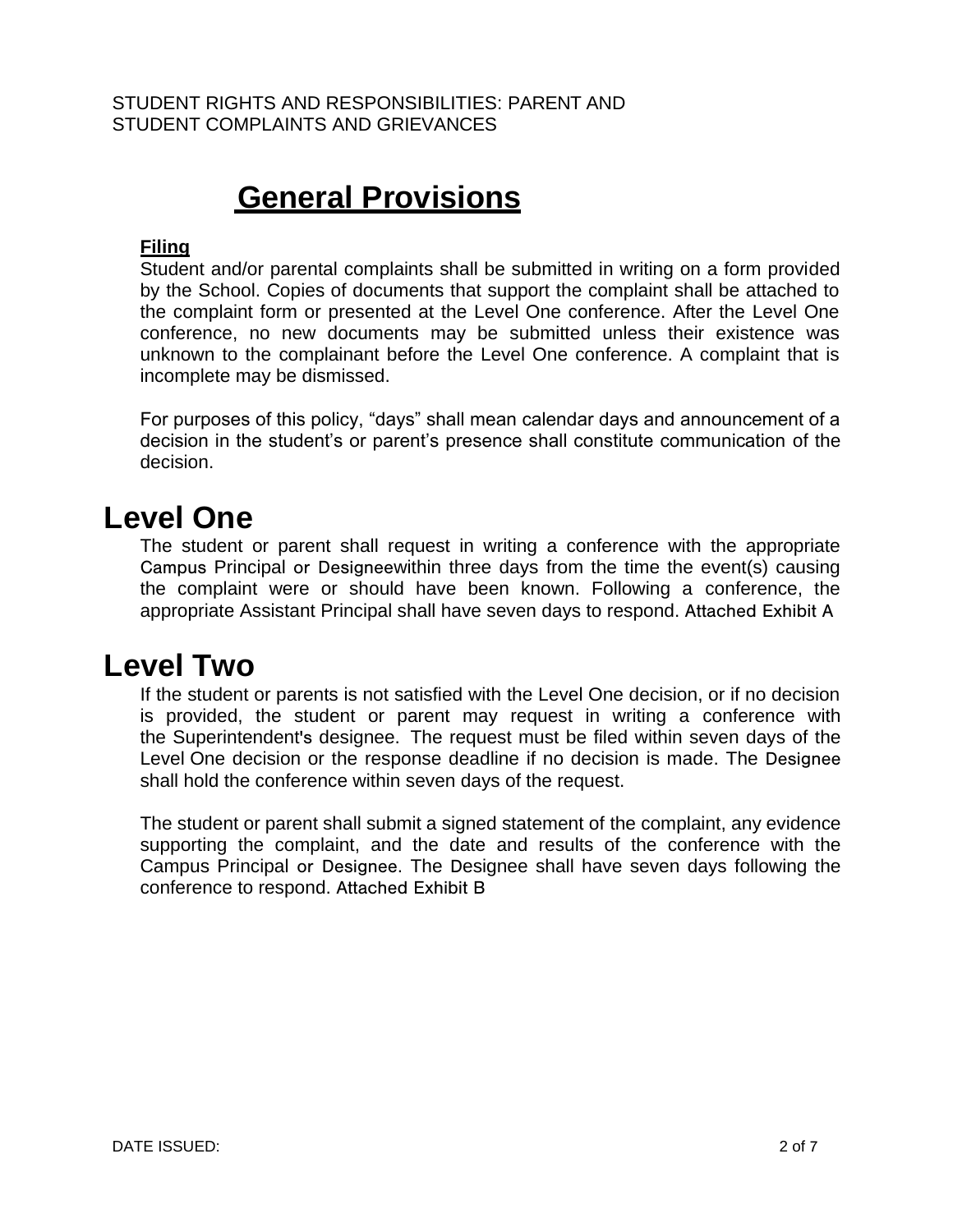### **Level Three**

If the student or parents is not satisfied with the Level Two decision, or if no decision is provided, the student or parent may request in writing a conference with the Superintendent or designee. The request must be filed within seven days of the Level Two decision or the response deadline if no decision is made. The Superintendent or Designee shall hold the conference within seven days of the request.

The student or parent shall submit a signed statement of the complaint, any evidence supporting the complaint, and the date and results of the conference with the Office of Student Services. The Superintendent or Designee shall have seven days following the conference to respond. Attached Exhibit B

### **Level Four**

If the student or parent is not satisfied with the Level Three decision, or if no timely decision is provided, the student or parent may submit to the Superintendent of Schools or designee in writing a request for a hearing before the Board of Directors. The request must be filed within seven days of the Level Three decision or the response deadline if no decision is made. The student or parent shall be informed of the date, time, and place of the hearing.

The Board of Directors shall hear the student or parent complaint and may set a reasonable time limit for presenting the complaint. Only written documentation and issues previously submitted and presented by the student or parent and the school will be considered. An audiotape recording of the hearing shall be made.

The Board of Directors shall communicate its decision, if any, orally or in writing before or during the next regularly scheduled Board meeting. If no decision is made by the end of the next regularly scheduled Board meeting, the Level Two decision shall be upheld. The Board may not delegate its authority to issue a decision, and any decision by the Board of Directors is final and may not be appealed.

If the complaint involves concerns or charges regarding a student or School employee, it shall be heard by the Superintendent in closed meeting unless the employee to whom the complaint pertains requests that it be heard in public. Attached Exhibit C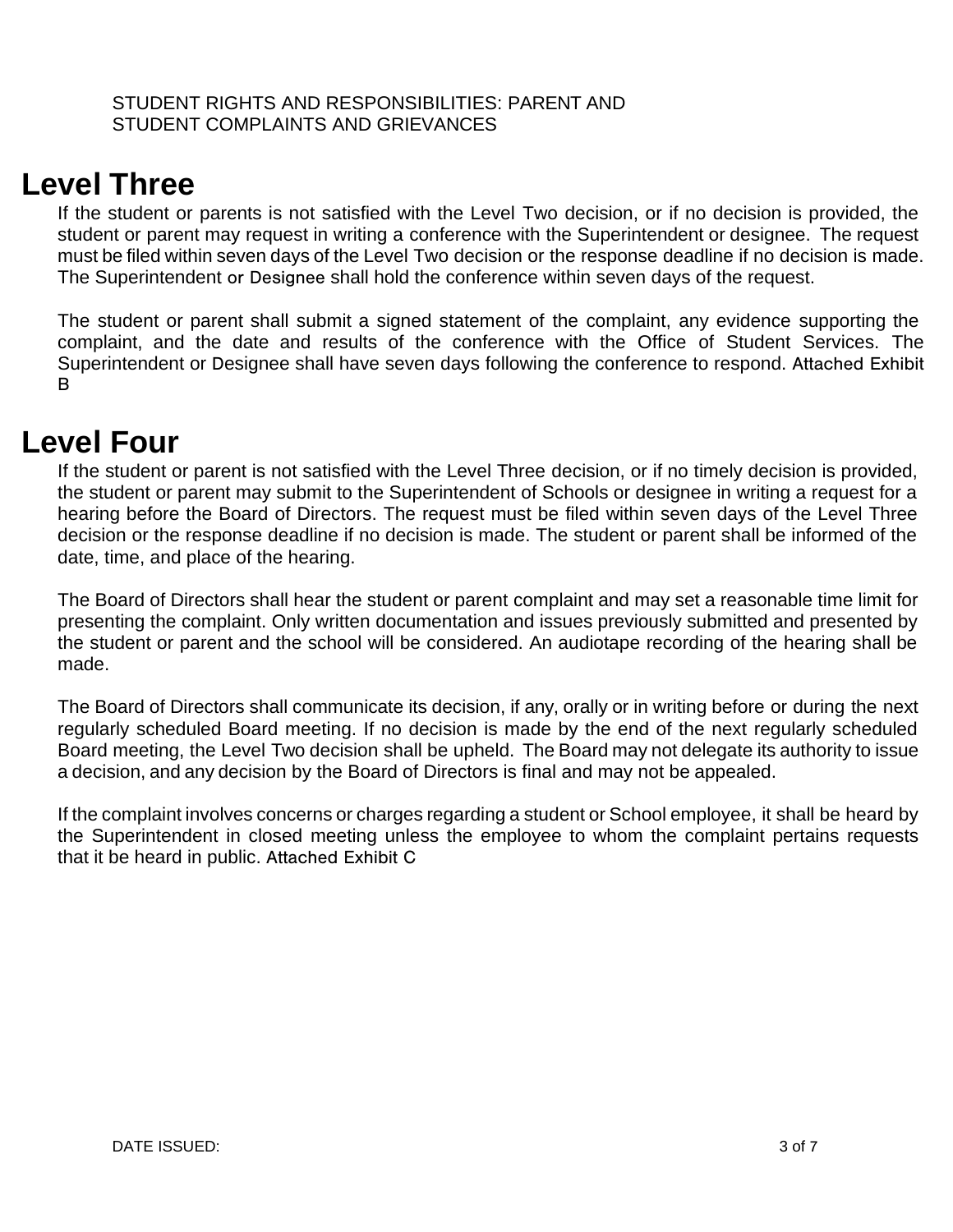# **PTAA School Complaint Form**

| Name:                          | Email Address:       |  |
|--------------------------------|----------------------|--|
| <b>Mailing Address:</b>        |                      |  |
| Date of Problem:               | <b>Phone Number:</b> |  |
| PTAA School (include address): |                      |  |
|                                |                      |  |
|                                |                      |  |

### **Basis of complaint**:

Please provide further details:

Please submit the grievance form to [grievancetexas@ptaaschool.org](mailto:grievancetexas@ptaaschool.org)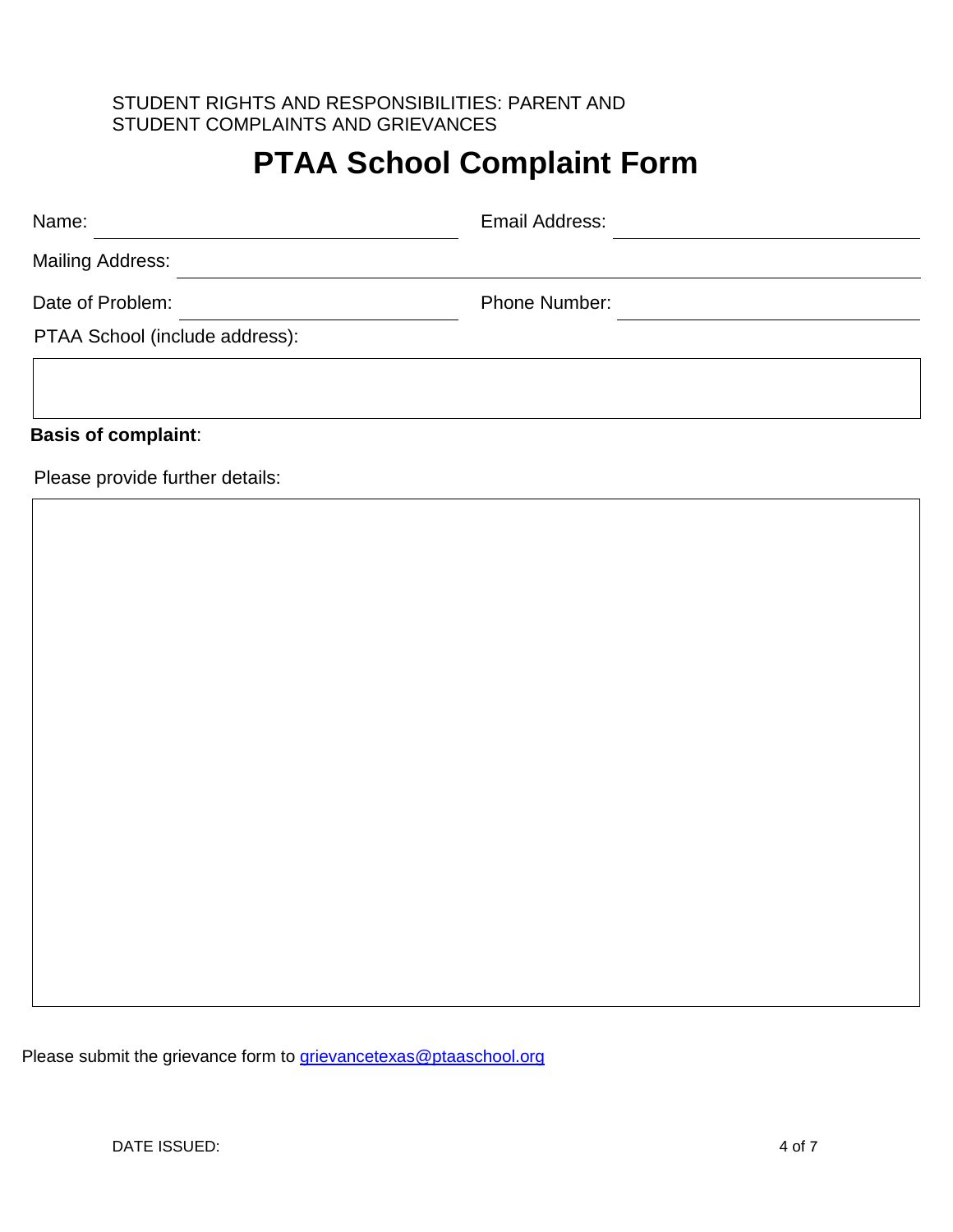#### Exhibit A- Response to Level One Complaint

|                                                                                                                                                                                                                                                | (date)<br>(complaint's name) |
|------------------------------------------------------------------------------------------------------------------------------------------------------------------------------------------------------------------------------------------------|------------------------------|
|                                                                                                                                                                                                                                                | (complaint's address)        |
|                                                                                                                                                                                                                                                | (complaint's email)          |
|                                                                                                                                                                                                                                                |                              |
| Having considered the complaint at our Level One Conference on ____________, I have decided on the following<br>response:                                                                                                                      |                              |
| [Note: When preparing the letter, include only one of the following sentences.]                                                                                                                                                                |                              |
| For the following reasons, I am unable to provide the remedy you seek:                                                                                                                                                                         |                              |
| Or                                                                                                                                                                                                                                             |                              |
| I will take the following actions to grant the remedy you seek for your complaint:                                                                                                                                                             |                              |
| Or                                                                                                                                                                                                                                             |                              |
| Although I am unable to provide the full remedy you seek for your complaint, I will take the following actions to provide<br>a partial remedy:                                                                                                 |                              |
|                                                                                                                                                                                                                                                |                              |
|                                                                                                                                                                                                                                                | (signature of principal)     |
| Complaint, please note:                                                                                                                                                                                                                        |                              |
| To appeal this response, you must file a written notice of appeal with the appropriate administrator within the time limits<br>set in PTAA local policy. The necessary appeal forms are available at Office of Student Services during regular |                              |

*business hours. Please email the office of student services at [grievancetexas@ptaaschool.org](mailto:grievancetexas@ptaaschool.org)*

DATE ISSUED: 5 of 7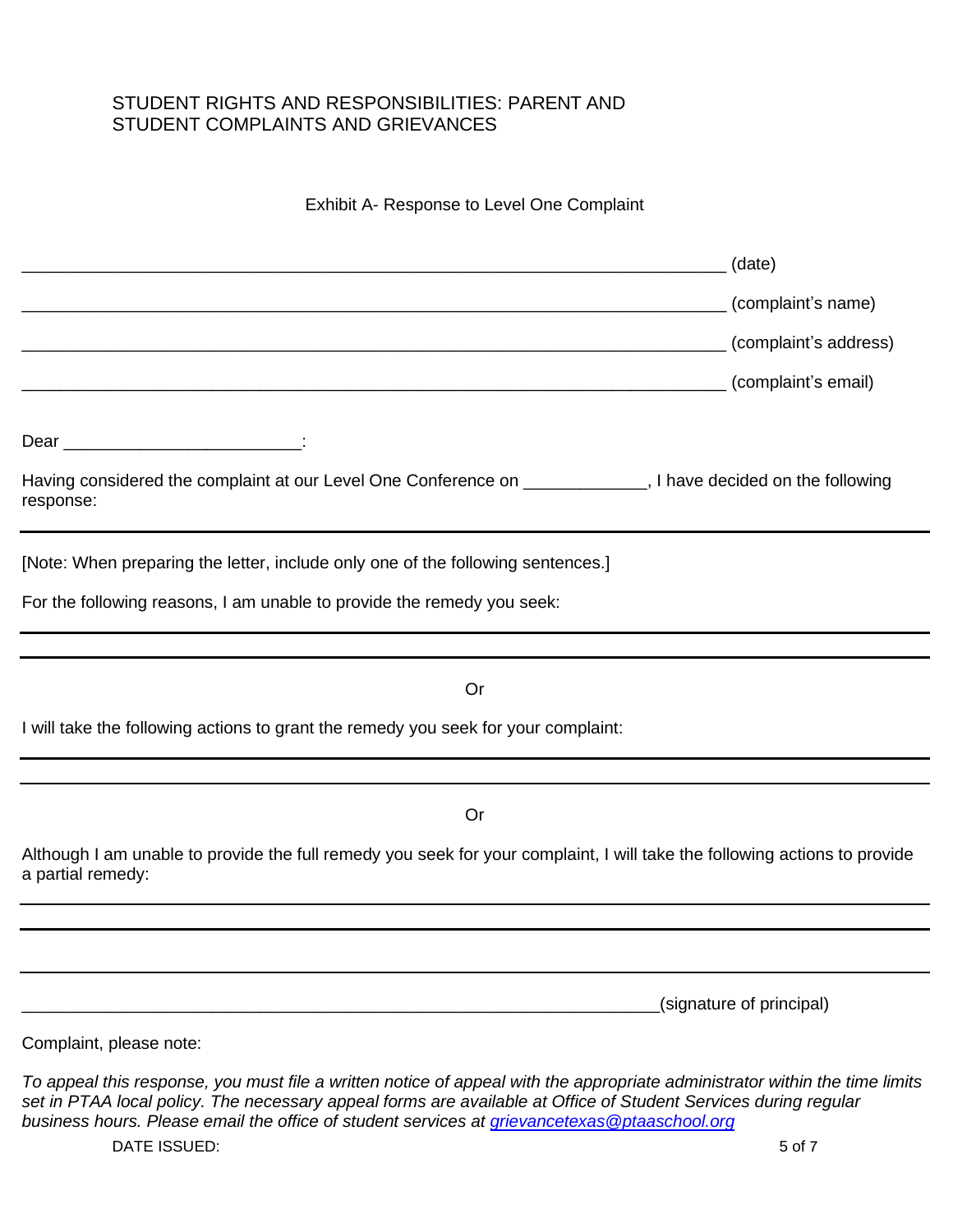#### Exhibit B- Response to Level Two/Three Appeal

|                                                                                                                                                                        |    | (date)                              |
|------------------------------------------------------------------------------------------------------------------------------------------------------------------------|----|-------------------------------------|
|                                                                                                                                                                        |    | (complaint's name)                  |
|                                                                                                                                                                        |    | (complaint's address)               |
|                                                                                                                                                                        |    | (complaint's email)                 |
|                                                                                                                                                                        |    |                                     |
| Having considered the Level Two appeal on ____________(date), I have decided on the following response:                                                                |    |                                     |
| [Note: When preparing the letter, include only one of the following sentences.]                                                                                        |    |                                     |
| I am unable to grand your appeal. I will uphold the decision made at Level One by ___________________________<br>and communicated to you in the Level One response.    |    | (name)                              |
|                                                                                                                                                                        | Or |                                     |
| I wish to grant your appeal and have instructed _______________________________(name) to find a resolution in keeping<br>with the remedy you seek.                     |    |                                     |
|                                                                                                                                                                        | Or |                                     |
| Although I am unable to fully grant your appeal, I have instructed _____________________(name) to take the following<br>actions as a partial remedy to your compliant: |    |                                     |
|                                                                                                                                                                        |    | _____, Superintendent (or designee) |

Complaint, please note:

*To appeal this response, you must file a written notice of appeal with the appropriate administrator within the time limits set in PTAA local policy. The necessary appeal forms are available at Office of Student Services during regular business hours. Please email the office of student services at [grievancetexas@ptaaschool.org](mailto:grievancetexas@ptaaschool.org)*